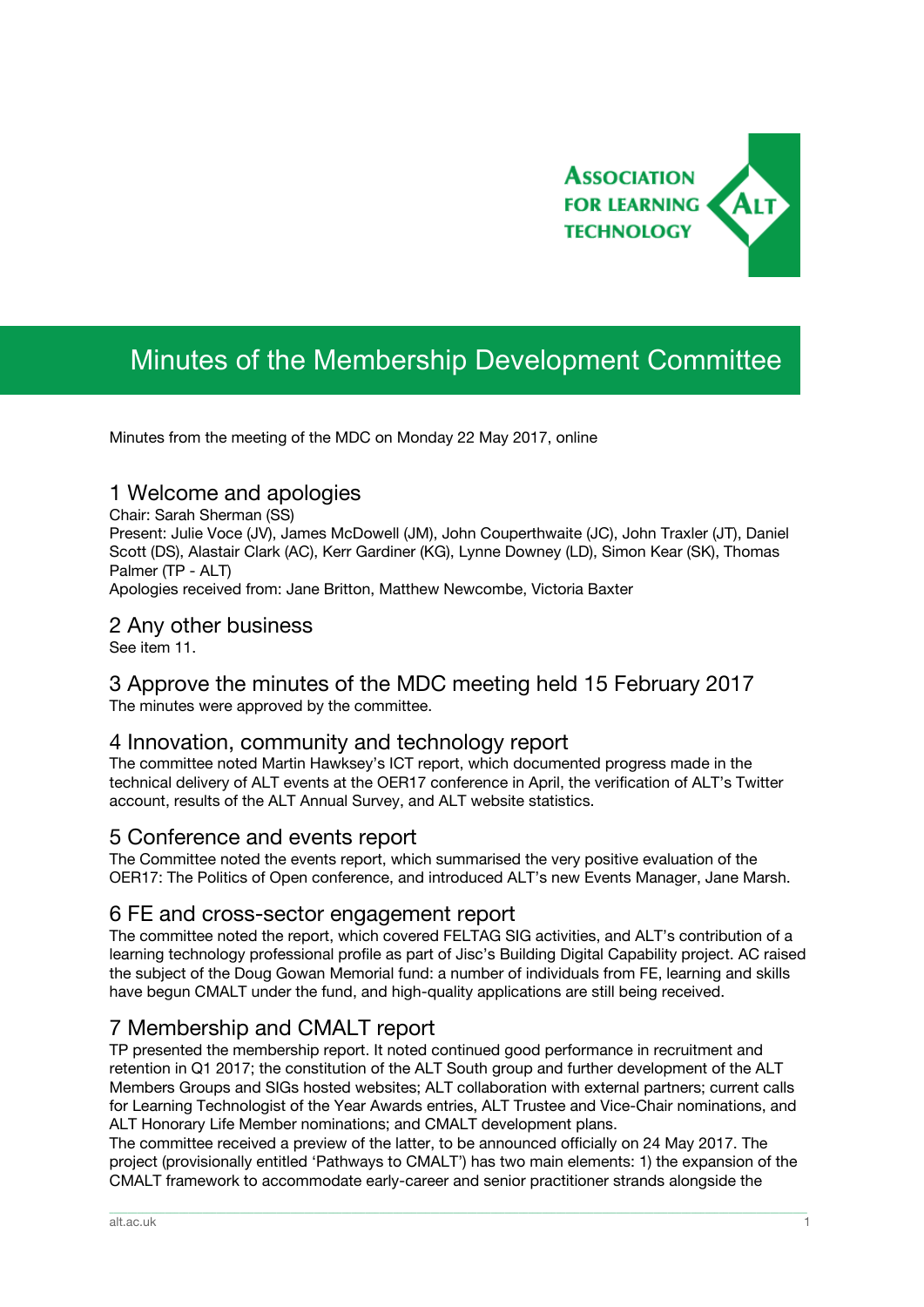current accreditation; 2) the provision of open online support – in the form of dedicated resources and feedback from tutors and peers – for candidates as they complete CMALT. ALT has employed a consultant on this project, and planning is in the process of definition and refinement. Committee members interested in helping to pilot one of the new CMALT strands or in participating in consultation may contact TP directly, or respond to the announcement published on 24 May.

#### **Actions:**

- Committee members to promote calls for LT Awards, ALT Trustees roles, Hon. Life Membership:
	- Learning [Technologist](https://www.alt.ac.uk/news/all_news/now-open-entries-2017-learning-technologist-year-awards) of the Year Awards. Now open for individual and team entries. Closes **4 June**
	- Call for [nominations](https://www.alt.ac.uk/news/all_news/2017-nominations-trustees-and-vice-chair-alt-and-agm-calling-notice) for Trustees and Vice-Chair of ALT is open. Closes **9 June**.
	- Call for nominations for Honorary Life [Membership](https://www.alt.ac.uk/news/all_news/2017-call-nominations-honorary-life-membership), for individuals who have made an outstanding and sustained contribution to ALT's charitable objectives. Closes **7 July**
- Committee members to indicate interest in involvement in CMALT development project. Contact [thomas.palmer@alt.ac.uk](mailto:thomas.palmer@alt.ac.uk) or respond to announcement made on ALT site 24/05/2017.

# 8 Areas for committee involvement

The Chair noted a number of areas in which committee members might become involved.

- The #ALTC Blog will issue a call for editors soon, and always needs writers and contributions.
- Research in Learning Technology will issue a call for RLT Editorial Board Membership shortly. Board membership involves twice- or thrice-yearly online meetings on journal strategy, and some reviewing commitments.
- The newly-published ALT Strategy sets out the aim to liaise as widely and effectively as possible with relevant organisations across the sector. Committee members are encouraged to share any knowledge or existing links with external organisations to this end.
- Similarly, if committee members are attending relevant events and would be willing to hand out some ALT literature/promote ALT, please let TP know.

Committee members can indicate interest in these areas in the sheet at:

[https://docs.google.com/spreadsheets/d/1DHcvYaNiv\\_ph-nicbViHWzeZvmviGgw0wptMem1zSCM/e](https://docs.google.com/spreadsheets/d/1DHcvYaNiv_ph-nicbViHWzeZvmviGgw0wptMem1zSCM/edit?usp=sharing) [dit?usp=sharing](https://docs.google.com/spreadsheets/d/1DHcvYaNiv_ph-nicbViHWzeZvmviGgw0wptMem1zSCM/edit?usp=sharing)

# 9 Committee Membership

The Chair thanked KG and Vice-Chair JV on behalf of the MDC and ALT for their service on the committee. Both have served two consecutive terms and will stand down from September. Expressions of interest in the Vice-Chair position are invited from committee members, and will be gathered by email. A new Vice-Chair will be in place, and committee vacancies filled, by the next meeting in October 2017.

# 10 Items referred to and from other ALT committees and Trustees including shared update from all committees

The committee noted the shared report from the last round of committee meetings. This committee's contribution to the next shared report will reflect the actions and recommendations minuted here.

#### **Recommendations to be reported to Trustees:**

Recommendation: Trustees to note MDC members' involvement in efforts to deliver on ALT's strategic aims around public impact and professionalisation in Learning Technology.

# 11 Any other business

JT discussed the REF. The terms and conditions are currently unclear; many universities are now working on institutional tactics. A number of factors make this iteration of the REF potentially more significant to ALT's membership. ALT responded to the HEFCE consultation in March; it would undoubtedly be advantageous if ALT could offer members more support to position themselves effectively within the REF, in the way of briefings and/or practical tips. Centrally-located events a possibility. The Chair suggested that committee members with suggestions/expertise to contribute to

\_\_\_\_\_\_\_\_\_\_\_\_\_\_\_\_\_\_\_\_\_\_\_\_\_\_\_\_\_\_\_\_\_\_\_\_\_\_\_\_\_\_\_\_\_\_\_\_\_\_\_\_\_\_\_\_\_\_\_\_\_\_\_\_\_\_\_\_\_\_\_\_\_\_\_\_\_\_\_\_\_\_\_\_\_\_\_\_\_\_\_\_\_\_\_\_\_\_\_\_\_\_\_\_\_\_\_\_\_\_\_\_\_\_\_\_\_\_\_\_\_\_\_\_\_\_\_\_\_\_\_\_\_\_\_\_\_\_\_\_\_\_\_\_\_\_\_\_\_\_